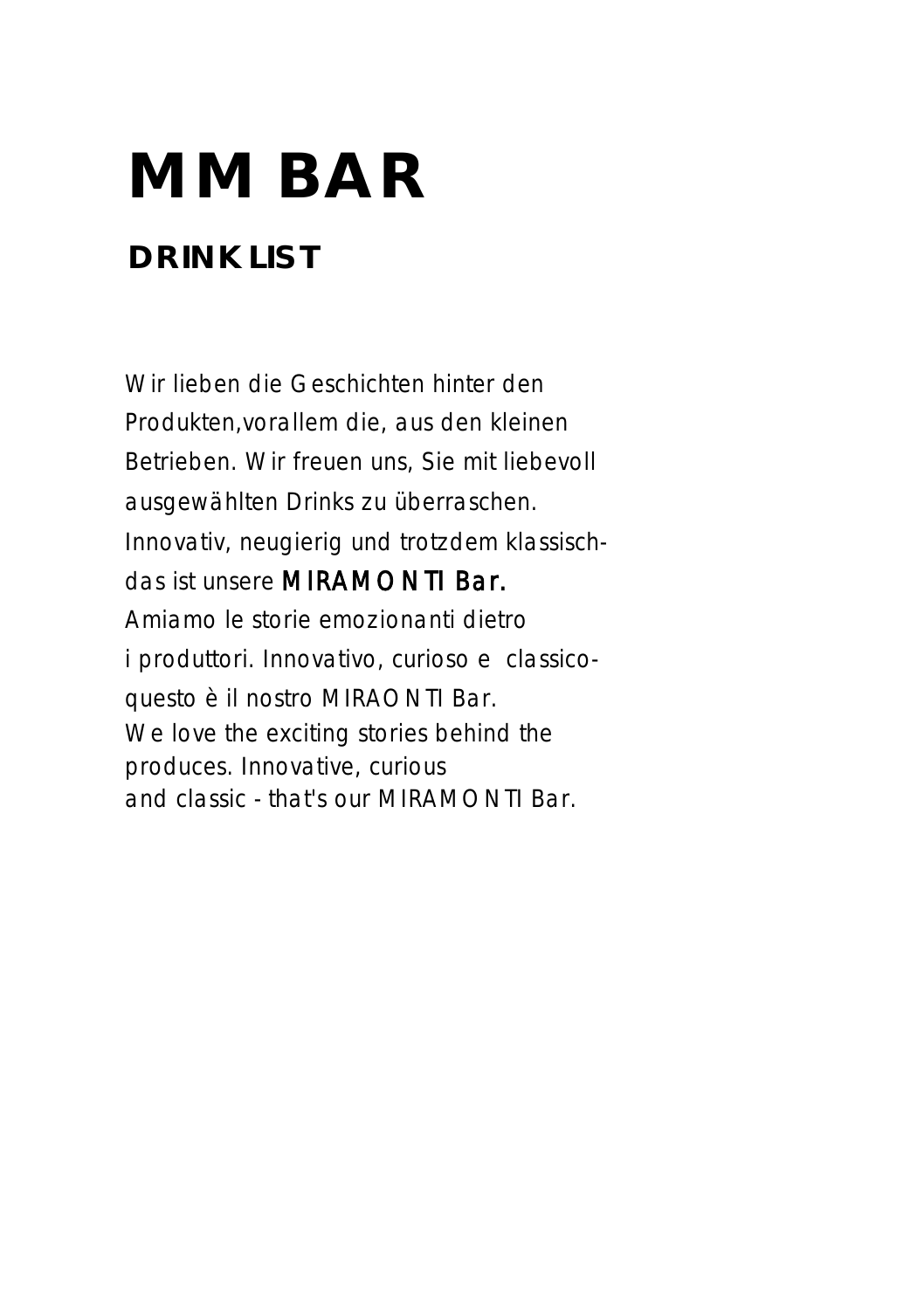SPITZENGIN FROM THE FOREST

# **OUR OWN MIRAMONTI GIN**



The Gin contains botanicals from the forest around MIRAMONTI. Fir, larch and pine tips, lemon balm, juniper. Hand Collected and distilled with love.

**WE RECOMEND** MM Spitzengin Pure 2cl € 6,50 | 4cl € 12

#### MM SPITZENGIN TONIC

4 cl Spitzen Gin, Tyrol Tonic dry from Southtyrol € 17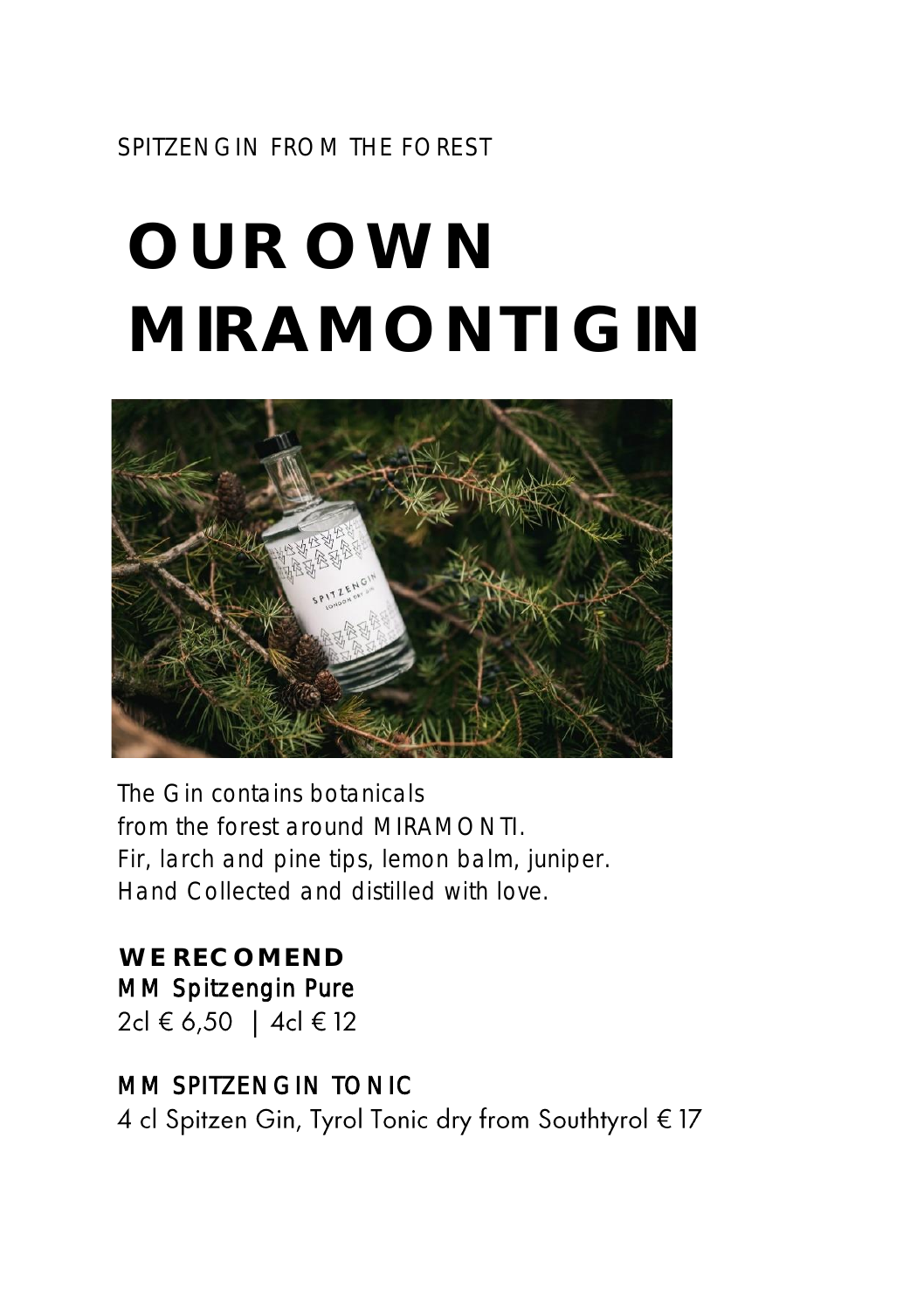### CAFÈ / TEE / HEISSGETRÄNKE - HOT DRINKS

Südtirol Alps Coffee & Kuntrawant Vinschgau

| Espresso originale Italiano                    | 3 |
|------------------------------------------------|---|
| Espresso Macchiato originale Italiano          | 3 |
| Doppelter Espresso                             | 5 |
| Cappuccino                                     | 5 |
| Latte Macchiato                                | 6 |
| Tasse Kaffee                                   | 4 |
| Caffè Americano Chemex <sup>®</sup>            | 6 |
| Café Corretto Grappa                           | 5 |
| Irish Coffee (Irish Whisky, espresso, cream)   | 9 |
| 58 Hot Chocolate (local chocolate manufactury) | 5 |
| Portion Sahne - Panna - Cream                  |   |
| Kännchen Tee - Teehaus Ronnefeld               | 7 |
|                                                |   |

\*Alle Kaffeespezialitäten gibt es koffeinfrei, mit pflanzlichen Milchalternativen & Laktosefrei Su richiesta viene servito tutto con latte vegetale, decaffeinato e senza lattosio - All coffee specialities also available decaffeinated, vegan and lacto free.



Preise / Price / Prezzi in Euro incl. VAT High:  $> 20\%$  alc. Low: < 1-20% alc. No: 0% alc.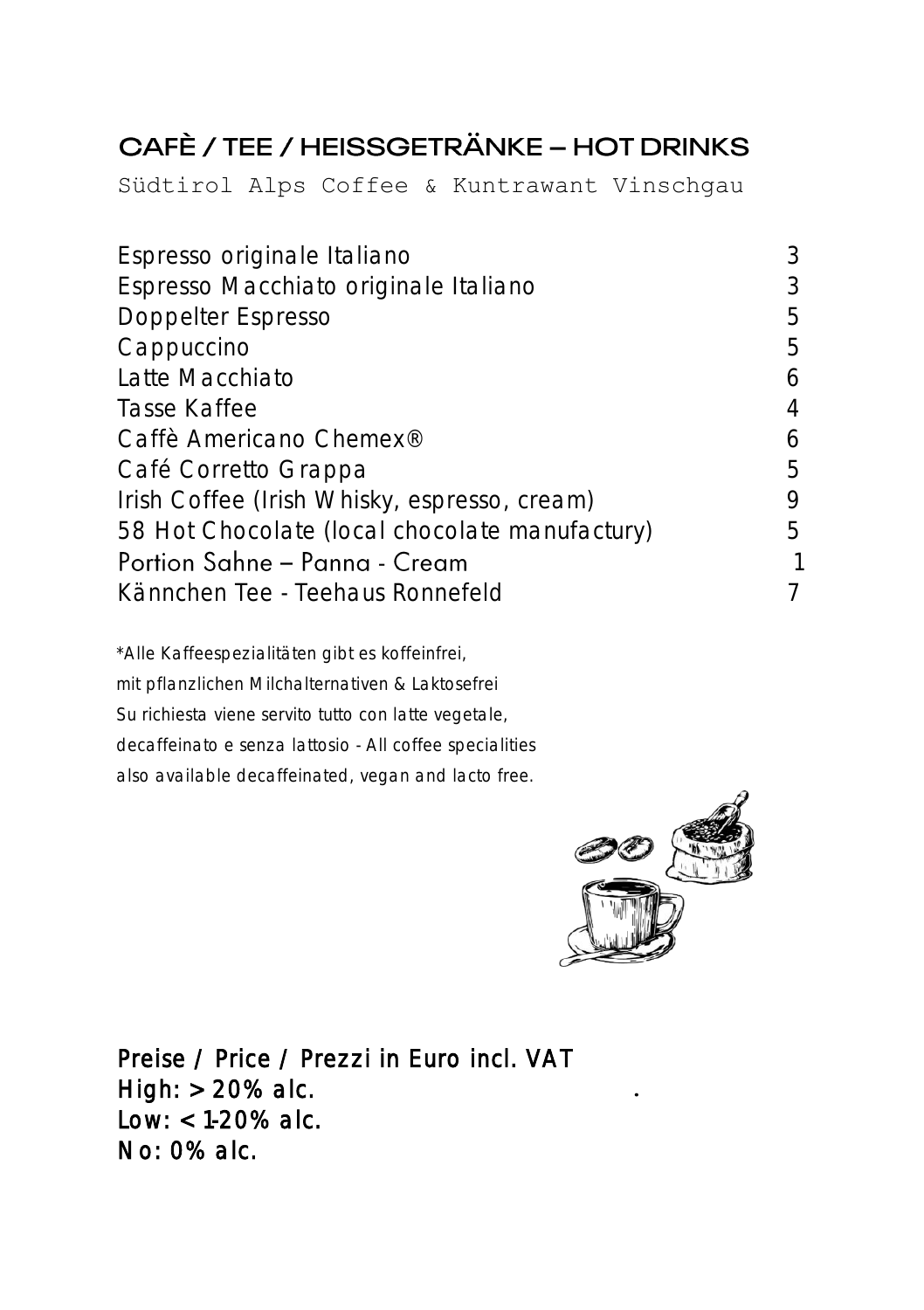#### **ALKOHOLFREIE GETRÄNKE/SOFT DRINKS**

| Homemade Kombucha 0,251<br>Homemade Limonade 0,251<br>Homemade Holundersaft/edlerflower 0,25110,401<br>St. Oswald spring water still/ sparkling 0,751                                                                                                               | $\overline{4}$               | 6<br>6<br>5<br>6           |
|---------------------------------------------------------------------------------------------------------------------------------------------------------------------------------------------------------------------------------------------------------------------|------------------------------|----------------------------|
| Fever Tree Ginger Ale 0,201<br>Fever Tree Ginger Beer 0,201<br>Fever Tree Refresher Light Low Carb 0,201<br>Tonic Tyrol Drinkfabrik 0,201<br>Coca-Cola & Coca-Cola zero 0,251<br>Frambozen Rhabarbernektar Van Nahmen 0,401                                         |                              | 5<br>5<br>5<br>5<br>6<br>8 |
| Seibstock Johannisbeer/ribes/currant 0,20110,401<br>Seibstock Himbeere/lampone/raspberry 0,20110,401                                                                                                                                                                | 4<br>4                       | 5<br>5                     |
| Portofino Limonata 0,251<br>Portofino Mandarinata 0,251<br>Cola Baladin Slow Food di Sierra Leone 0,251                                                                                                                                                             |                              | 6<br>6<br>6                |
| Frische Säfte/spremuta/freshly squeezed 0,301<br>Orange/arancia<br>Apfel-Karotten-Ingwer/mela-carote-zenzero/apple-carot-ginger<br>Traubensaft*/grape Juice/succo d'uva (*Aug-Okt)                                                                                  |                              | 8<br>8<br>8                |
| Leitnerhof Apfelsaft/ mela/apple 0,20110,401<br>Kohl Apfel mit Karotte/carota/carots 0,20110,401<br>Kohl Apfel mit Birne/pera/pear 0,20110,401<br>Kohl Apfel mit Marille, albicocca/apricot 0,20110,401<br>Kohl Apfel mit Johannisbeer/ribes/blackberry 0,20110,401 | 4<br>4<br>$4 \mid$<br>4<br>4 | 5<br>5<br>5<br>5<br>5      |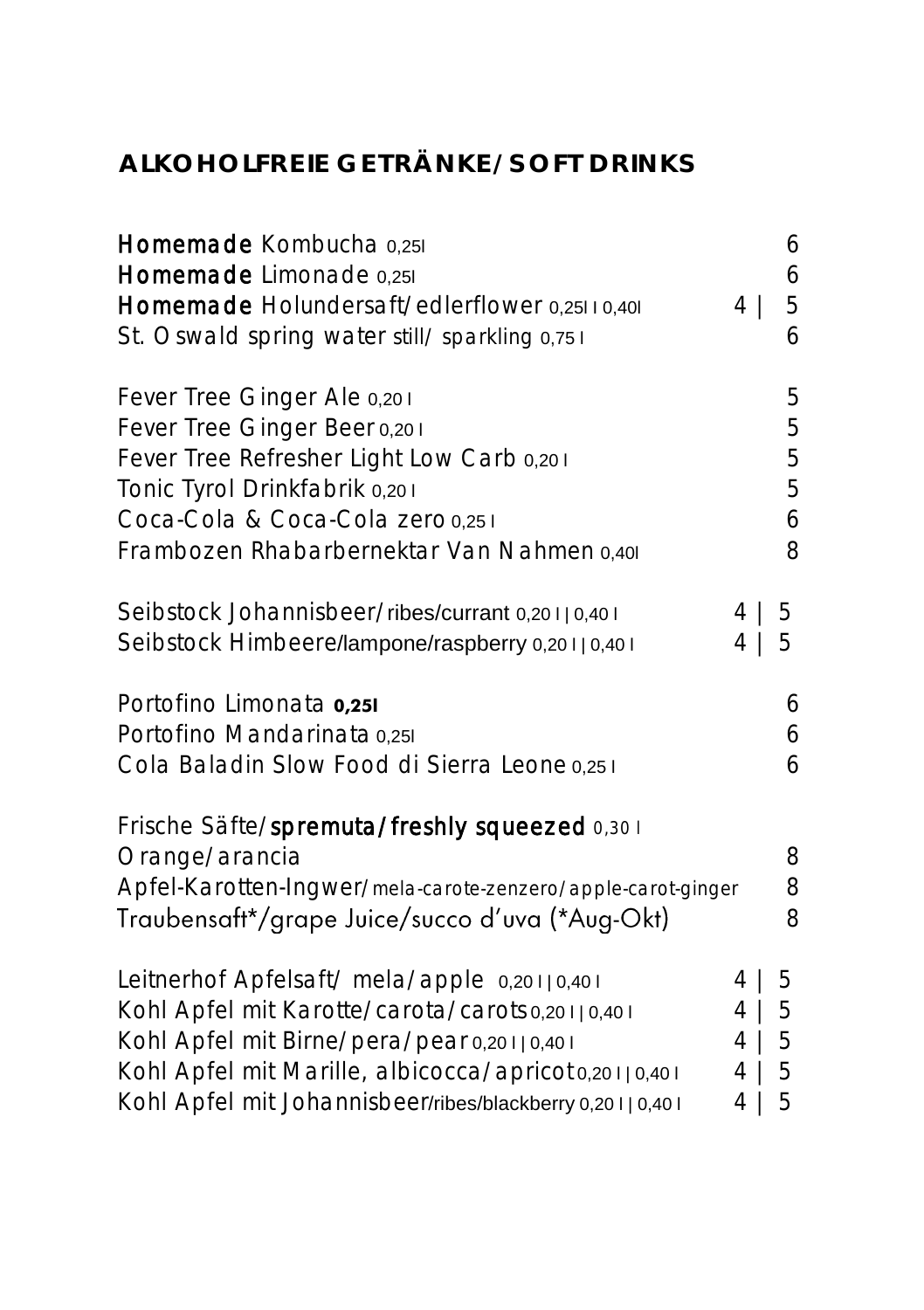| <b>WINE</b>                                          |                       |
|------------------------------------------------------|-----------------------|
| Weißweine/Vini bianchi/White wines                   |                       |
| 2020 Weissburgunder Vinschgau, Kellerei Meran        | 8<br>46               |
| 2020 Lugana Cà dei Frati, Cà dei Frati               | 8<br>43               |
| 2020 Chardonnay, Alois Lageder                       | 45<br>8               |
| 2020 Reserve della Contessa (Wb,Ch,Sv), Manincor     | 9<br>48               |
| Rotweine/Vini rossi/Red wines                        |                       |
| 2019 Blauburgunder Mimuét, Alois Lageder             | $7,5$  <br>43         |
| 2018 Lagrein Riserva Furggl, Peter Zemmer            | 9<br>55               |
| 2018 Merlot Levad, Kellerei Nals Margreid            | 9  <br>48             |
| 2018 Sterpato Rosso (SG, ME, CS) Fattoria Varramista | 7<br>41               |
| 2019 Cassiano (Mer, Cab Fr, Temp, Pet Verd) Manincor | 69<br>$11 \mid$       |
| <b>Bubbles/Bollicine/Sparkling wines</b>             |                       |
| Van Nahmen Gran Cuvee Apfel Quitte BIO<br>0,21       | <b>NO</b><br>8        |
| Prosecco di Valdobbiadene DOC Brut                   | 38<br>7               |
| Arunda Brut Nature Zero, Sektkellerei Mölten         | 12<br>59              |
| Franciacorta DOCG Brut Majolini                      | 12 <sup>1</sup><br>63 |
| Champagne Brut Grand Cru Face Nord                   | 18<br>73              |
| Rosè Weine/ Vini rosè/ Rosé Wines                    |                       |
| 2020 Rosé Blanc de Noir, Kränzelhof                  | $7,5$   43            |
|                                                      |                       |
|                                                      |                       |

Please ask our staff for Rarities by the glass & the complete Wine Menu

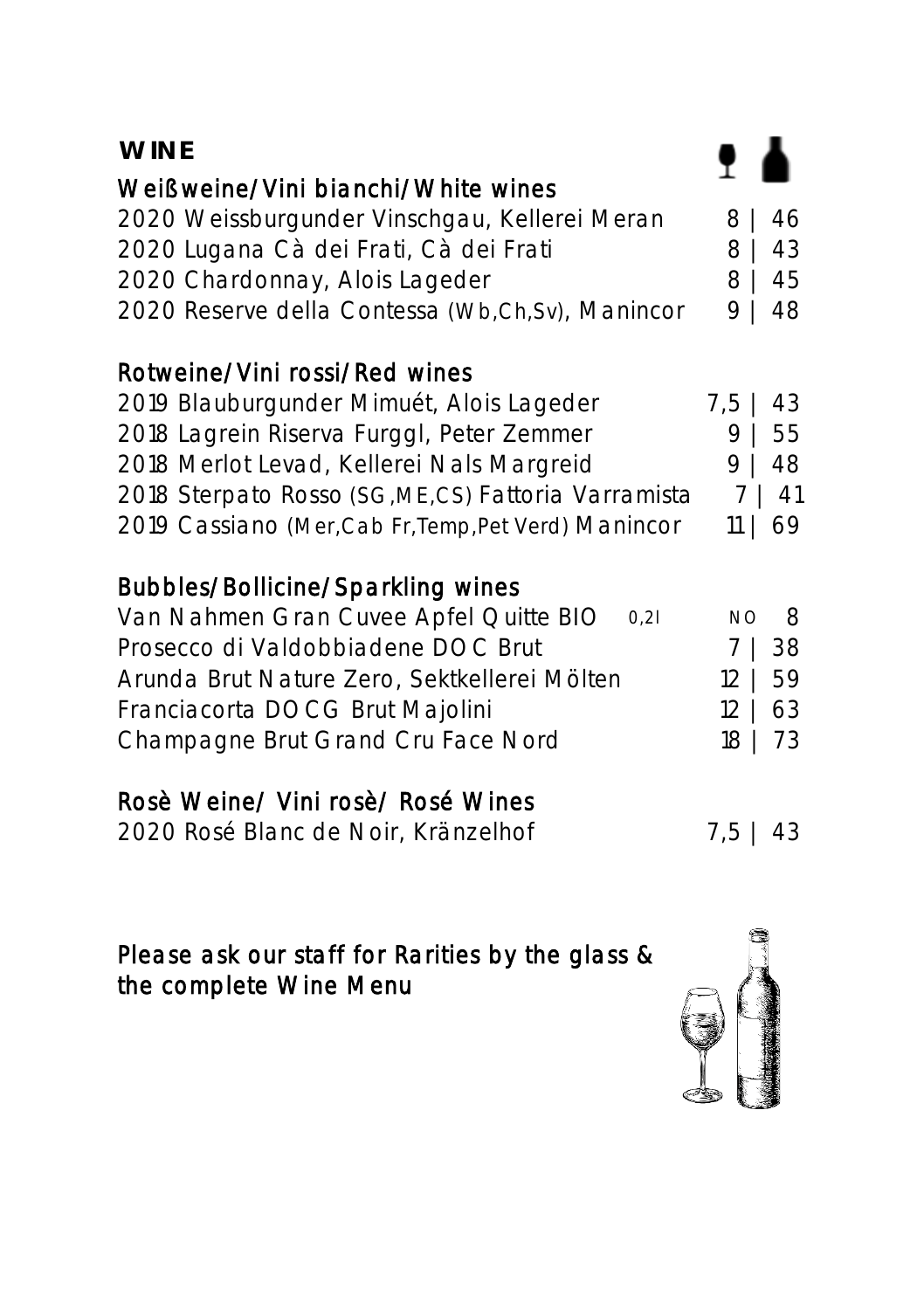#### **BIERE - BIRRA - BEERS**

| Forst Felsenkeller Südtirol 5,2%, Meran      | 0,31  | 0,51 | 5  | 8  |
|----------------------------------------------|-------|------|----|----|
| Radler mit Limonade, limonata, lemonade      | 0, 31 | 0,51 | 5  | 8  |
| Forst 1857 Südtirol bottle 4,8% craft, Meran | 0,331 |      |    |    |
| Batzen Hell bottle craft 4,8%, Bozen         | 0,331 |      |    |    |
| Batzen Dunkel bottle craft 4,8%, Bozen       | 0,331 |      |    |    |
| Batzenbräu Kranewitten bottle 5,5% craft     | 0,331 |      |    | 8  |
| Ernst (ex Horst) 97% Südtirol, bottle 4,9%   | 0,331 |      |    | 7  |
| Birra Trentina Pura Glutenfree Bio           | 0,331 |      |    | 7  |
| Baladin Super 8%                             | 0,751 |      |    | 17 |
| Weizenbier Weihenstephan bottle 5%           | 0,501 |      |    | 7  |
| Weihenstephan Alkoholfrei                    | 0,331 |      | NΟ | 6  |
| Fre(e)dl Alkoholfrei                         | 0,331 |      | NΟ | 6  |
|                                              |       |      |    |    |

#### **APERITIF**

| MIRAMONTI Spritz changes by season                        | LOW        | $1 \cap$       |
|-----------------------------------------------------------|------------|----------------|
| Homemade Tomatensaft/pomodoro/tomato juice 0,201          | NO.        | $\overline{7}$ |
| Portofino Festivo (Apple, Ginger, Orange) 0,251           | NO.        |                |
| Veneziano, Prosecco Doc, Aperol, Soda 0,301               | $LOWNO$ 10 |                |
| Hugo, Prosecco, Holundersirup, Minze, Soda 0,301 LOWNO 10 |            |                |
| Sanbittèr rot, Italien 0,101                              | NO.        |                |

#### **CHAMPAGNER UND SEKTCOCKTAILS**

| Mimosa (Südtiroler Sekt, frischer Orangensaft) | LOW        | 12 |
|------------------------------------------------|------------|----|
| Kir Royal (Champagner, créme de Cassis)        | <b>IOW</b> | 18 |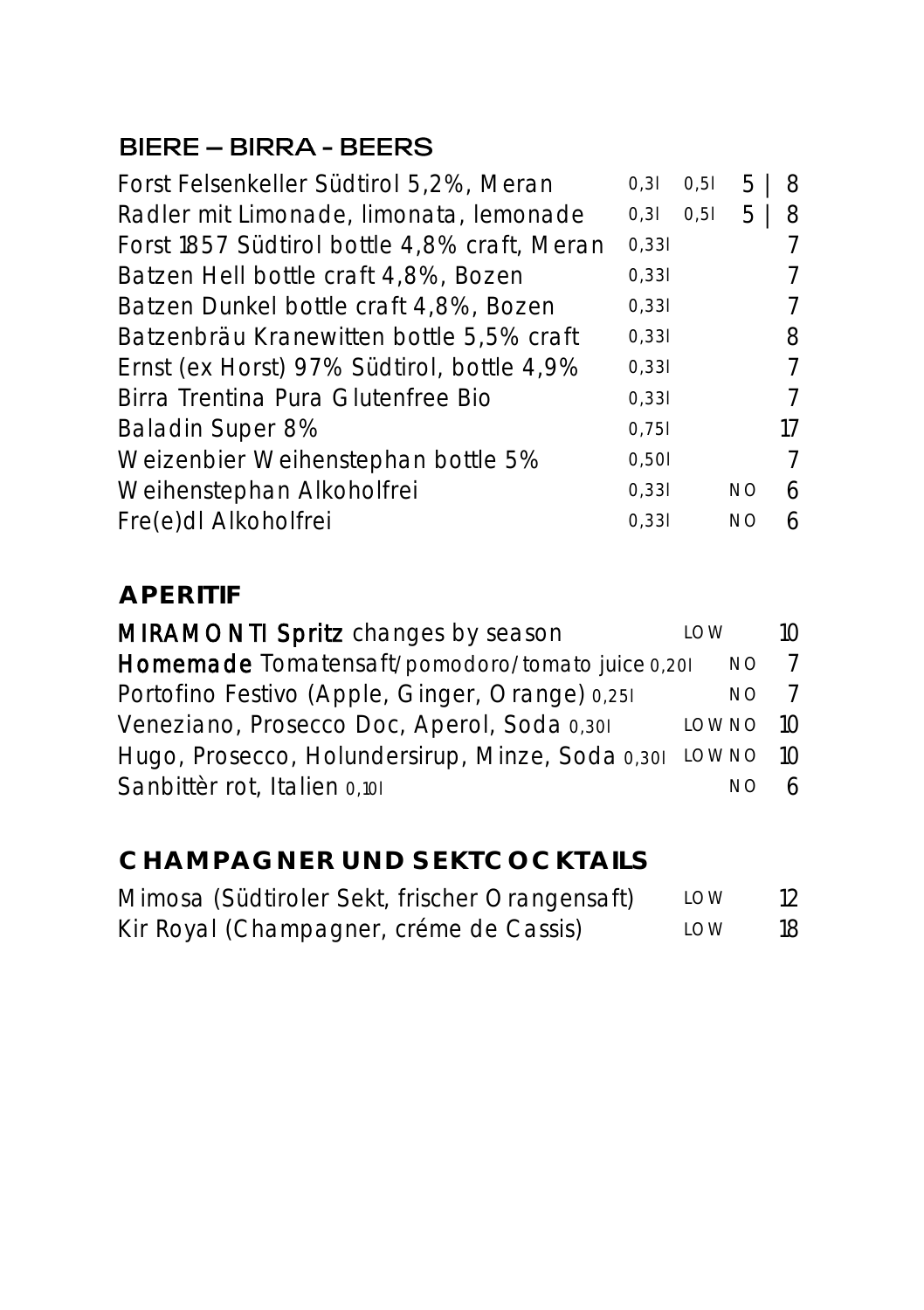| Kombucha-Limonade<br>Kombucha, Limonade, Soda            | NΟ         |  |
|----------------------------------------------------------|------------|--|
| Maracuja- Ginger<br>Maracuja, Gingerbeer, Prosecco, Soda | $LOWNO$ 10 |  |
| Rhubarb Fizz<br>Rhabarbernektar, Gin, Lemon Tonic, Soda  | $LOWNO$ 10 |  |

**SIGNATURE DRINKS**

#### **Pleasure consists of so many factors..**

So let's choose your favourite drink. like high, Would you like high, low or no alcohol for 100% enjoyment?

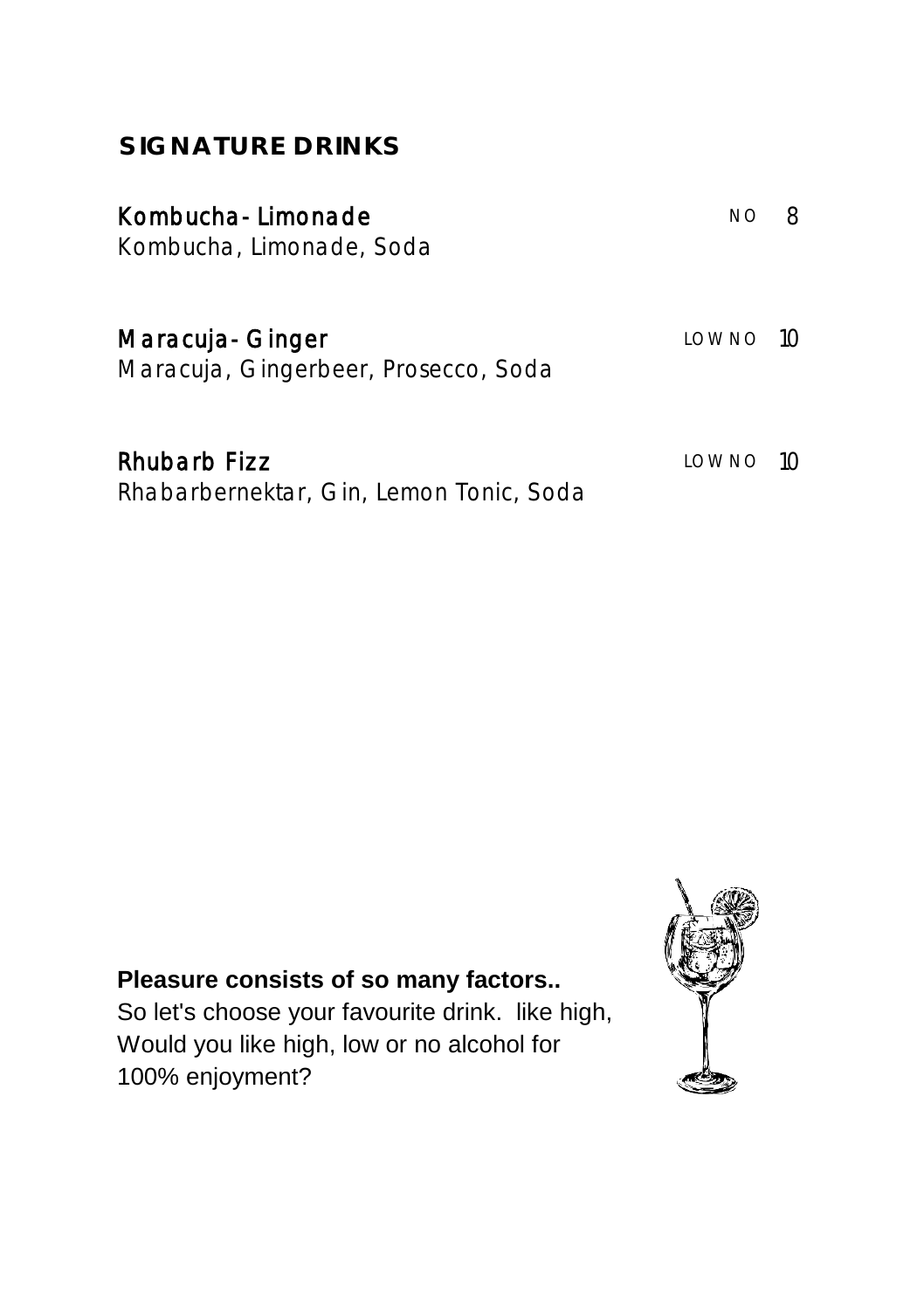#### **ORIGINAL JAMES BOND DRINKS**

Eine kleine Auswahl der Lieblings Drinks von 007

| Dirty Martini Gin Martini dry, Salzoliven             | <b>HIGH</b> |           | 10.             |
|-------------------------------------------------------|-------------|-----------|-----------------|
| Martini Cocktail shaken, Gin, Martini dry             | <b>HIGH</b> |           | $10^{-}$        |
| Vodka Martini Vodka, Vermut                           | <b>HIGH</b> |           | $10^{-}$        |
| Americano Vermut, Campari, Soda                       | <b>HIGH</b> |           | $10^{-}$        |
| Negroni Vermut, Campari, Gin                          | <b>HIGH</b> |           | $10^{-}$        |
| Mojito, Rum, Lime, Rohrzucker, Minze, Soda            | <b>HIGH</b> | NO.       | 10              |
| Tom Collins Gin, Zucker, Zitrone, Soda, Kirsche       | <b>HIGH</b> | <b>NO</b> | $1 \Omega$      |
| <b>Bloody Mary</b>                                    | <b>HIGH</b> |           | 12 <sup>°</sup> |
| Vodka, Tomaten-, Zitronensaft, S&P, Tabasco, Sellerie |             |           |                 |
| Belvedere Vodka 40%                                   | <b>HIGH</b> |           | 9               |
| Courvoisier Cognac Fine Champagne V.S.O.P 40%         | <b>HIGH</b> |           | 10              |

#### **LONGDRINKS UND COCKTAILS**

| Moscow Mule Ginger Beer, Cucumber             | <b>HIGH</b> |            |           | 12       |
|-----------------------------------------------|-------------|------------|-----------|----------|
| Campari Orange                                |             | LOW        |           | 8        |
| Campari Soda                                  |             | <b>IOW</b> |           | 8        |
| Margarita Milagro Tequila, Cointreau, Zitrone | <b>HIGH</b> |            |           | 11       |
| Cuba Libre Flor de Cana Rum, Cola, Limette    | <b>HIGH</b> |            |           | 11       |
| Pina Colada Rum, Ananas, Coco, Cream          | <b>HIGH</b> |            |           | 11       |
| Amaretto Sour                                 | <b>HIGH</b> |            | <b>NO</b> | 10       |
| <b>Whiskey Sour</b>                           | <b>HIGH</b> |            |           | $1 \cap$ |
| Old Fashioned                                 | <b>HIGH</b> |            |           | 16       |
| Espresso Martini                              | <b>HIGH</b> |            |           | 11       |
|                                               |             |            |           |          |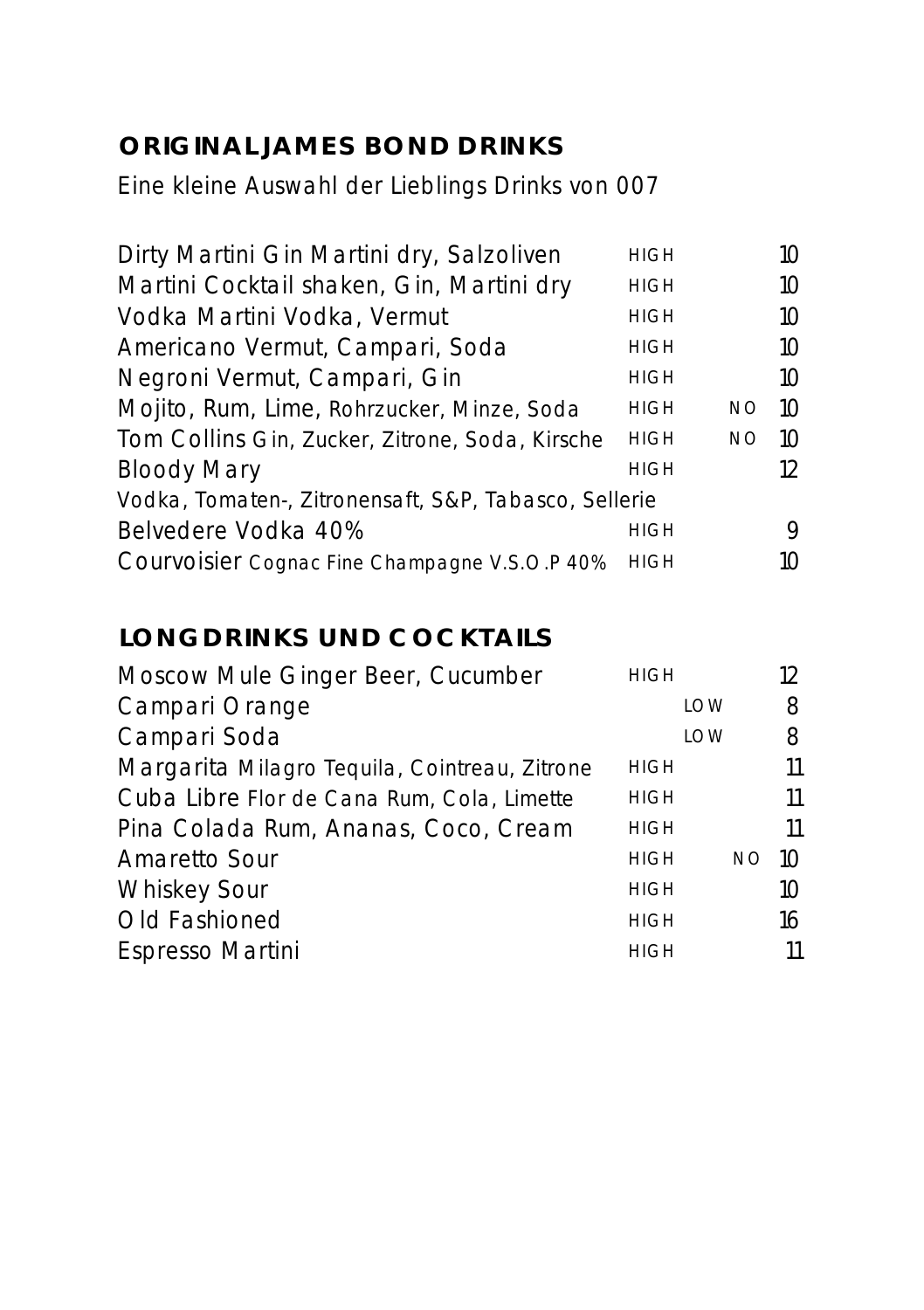| <b>BITTERS &amp; LIQEURE</b>                 | 4 <sub>CI</sub> |            |           |                |
|----------------------------------------------|-----------------|------------|-----------|----------------|
| Sarner Latsche, Amaro, Südtirol 36,5%        | <b>HIGH</b>     |            |           | 8              |
| K32, Kräuterbitter, Südtirol 32%             | <b>HIGH</b>     |            |           | 8              |
| Amara, Amaro di Arancia, Sicily 30%          | <b>HIGH</b>     |            |           | 8              |
| Amarot, Torino 28%                           | <b>HIGH</b>     |            |           | 8              |
| Puni Vinschger Coffee Cream, Südtirol 17%    | <b>HIGH</b>     |            |           | 8              |
| Frangelico, Haselnusslikör 20%               |                 | <b>LOW</b> |           | 8              |
| Limoncello Villa Massa 30%                   | <b>HIGH</b>     |            |           | 8              |
| Sambuca Molinari, Italien 40%                | <b>HIGH</b>     |            |           | 8              |
| Adriatico Amaretto, Italien 28%              | <b>HIGH</b>     |            |           | 10             |
| Lyre's Italian Orange                        |                 |            | <b>NO</b> | 8              |
| Lyre's Amaretti                              |                 |            | <b>NO</b> | 8              |
| SHERRY, VERMOUTH & PASTIS                    | 5cl             |            |           |                |
| Wildkräuterwein Calvenschlössl Vinschgau 18% |                 | LOW        |           | 8              |
| Tio Pepe, Fino Muy Seco Sherry, Spain 15%    |                 | LOW        |           | 8              |
| La Canellese, Vermut Bianco, Italy 16%       |                 | LOW        |           | $\overline{7}$ |
| Martini Extra Dry, Italy 16%                 |                 | LOW        |           | 7              |
| Martini Rosso, Italy 16%                     |                 | LOW        |           | $\overline{7}$ |
| Vermouth Antica Formula Carpano, Italy 16,5% |                 | <b>LOW</b> |           | 9              |
| Pernod, Pastis 51, Frankreich 40%            | <b>HIGH</b>     |            |           | $\overline{7}$ |
| <b>PORTWEIN - PORTO</b>                      | 5cl             |            |           |                |
| Porto Sandemann white / red, Portugal 20%    |                 | <b>LOW</b> |           | 8              |
| <b>CALVADOS</b>                              | 2 <sub>cl</sub> |            |           |                |
| Calvados Pays D'Auge V.S.O.P 40%             | <b>HIGH</b>     |            |           | 13             |
| Père Magloire, Frankreich                    |                 |            |           |                |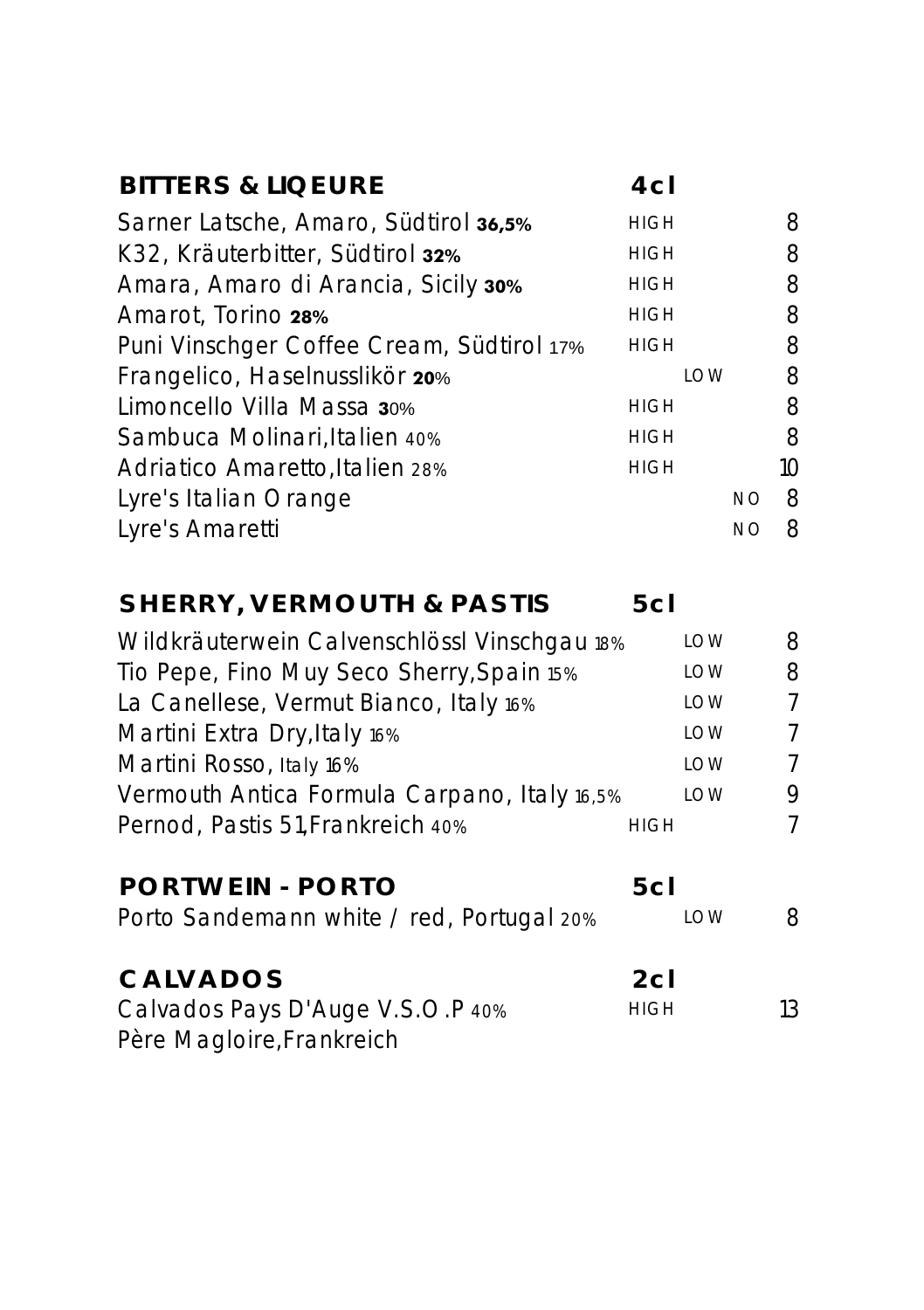#### **SÜDTIROLER DESTILLATE 2cl**

Die benachbarte "Privatbrennerei Unterthurner", private family owned distillery - nostro vicino la distilleria privata

| Grappa Popphof Barrique 39%      | <b>HIGH</b> | 10 |
|----------------------------------|-------------|----|
| Grappa Castel Tyrol Barrique 39% | <b>HIGH</b> | 10 |
| Waldler Noblesse Himbeere 39%    | <b>HIGH</b> | 9  |
| Kirsche Barrique 39%             | <b>HIGH</b> | 9  |
| Gute Luise Birnenbrand 39%       | <b>HIGH</b> | 9  |
| Zwetschge Barrique Acquavite     | <b>HIGH</b> | 9  |
| Wal- und Haselnussgeist 39%      | <b>HIGH</b> | 9  |
| Zirbenlikör 32%                  | <b>HIGH</b> | 9  |

Die "Schwarz Brennerei" aus der Nachbarsgemeinde, verarbeitet die besten Früchte aus unserer Gegend regional fruits, handmade with soul, regionale e artigianale

| <b>HIGH</b> | 10 |
|-------------|----|
| <b>HIGH</b> | 1Ω |
|             |    |
| <b>HIGH</b> | 10 |
| <b>HIGH</b> | 10 |
| <b>HIGH</b> | 15 |
| <b>HIGH</b> | 10 |
|             |    |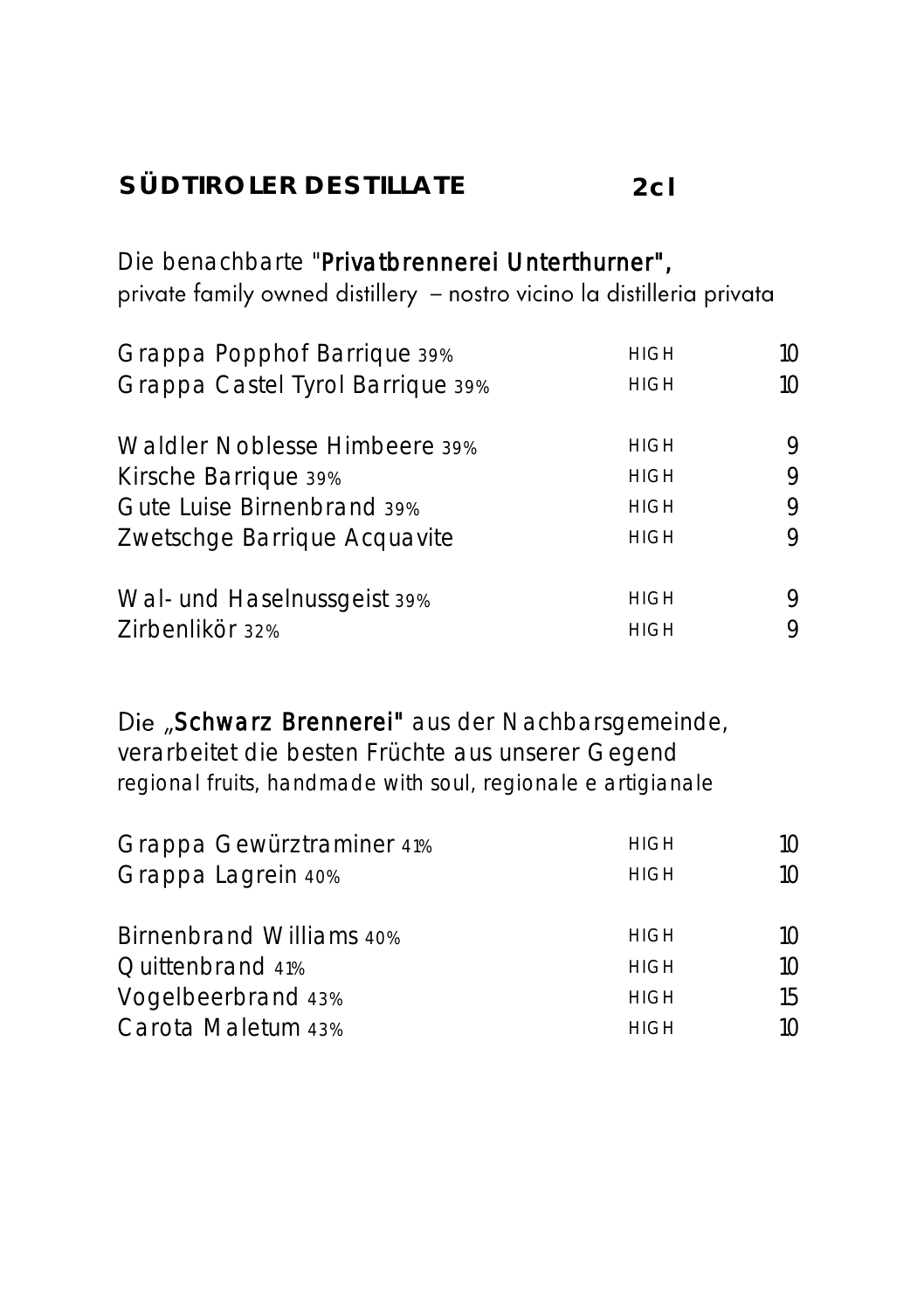#### Marinushof" aus Kastelbell produziert mit großer Leidenschaft.

"Marinushof" di Castelbello produce con grande cura e passione. "Marinushof" from Kastelbell produces with care and passion.

| Pinot Noir Grappa 40%                  | HIGH | 9               |
|----------------------------------------|------|-----------------|
| <b>Edelbrand Vinschger Marille 40%</b> | HIGH | Q               |
| Edelbrand Palabirne 40%                | HIGH | 10 <sup>1</sup> |

| VODKA, GIN & TEQUILA                 | 4cl         |           |    |
|--------------------------------------|-------------|-----------|----|
| Belvedere Vodka, Poland 40%          | <b>HIGH</b> |           | 9  |
| Absolut Vodka, Sweden 40%            | <b>HIGH</b> |           | 9  |
| Organic Vodka Tuscany Vka, Italy     | <b>HIGH</b> |           | 9  |
| MM SPITZENGIN, Schwarz Brennerei 45% | <b>HIGH</b> |           | 12 |
| Unterthurner Prisma, Südtirol 44%    | <b>HIGH</b> |           | 13 |
| Edelschwarz Gin, Südtirol 47%        | <b>HIGH</b> |           | 13 |
| Portofino Gin, Ligury 43%            | <b>HIGH</b> |           | 13 |
| Engine Pure organic Gin, Italy 42%   | <b>HIGH</b> |           | 13 |
| Apium London Dry Gin 40%             | <b>HIGH</b> |           | 13 |
| Monkey 47, Schwarzwald Germany 47%   | <b>HIGH</b> |           | 13 |
| Naturbursche's Gin, Germany 43%      | <b>HIGH</b> |           | 13 |
| Gin Siegfrid, Wonderleaf, Germany    |             | <b>NO</b> | 11 |
| Hendrick's Gin, Scotland 44%         | <b>HIGH</b> |           | 13 |
| Ki No Bi, Japan 45,7%                | <b>HIGH</b> |           | 15 |
| Tequila Milagro Silver, Mexico 40%   | <b>HIGH</b> |           | 11 |
| Tequila Milagro SBR Gold, Mexico 40% | <b>HIGH</b> |           | 11 |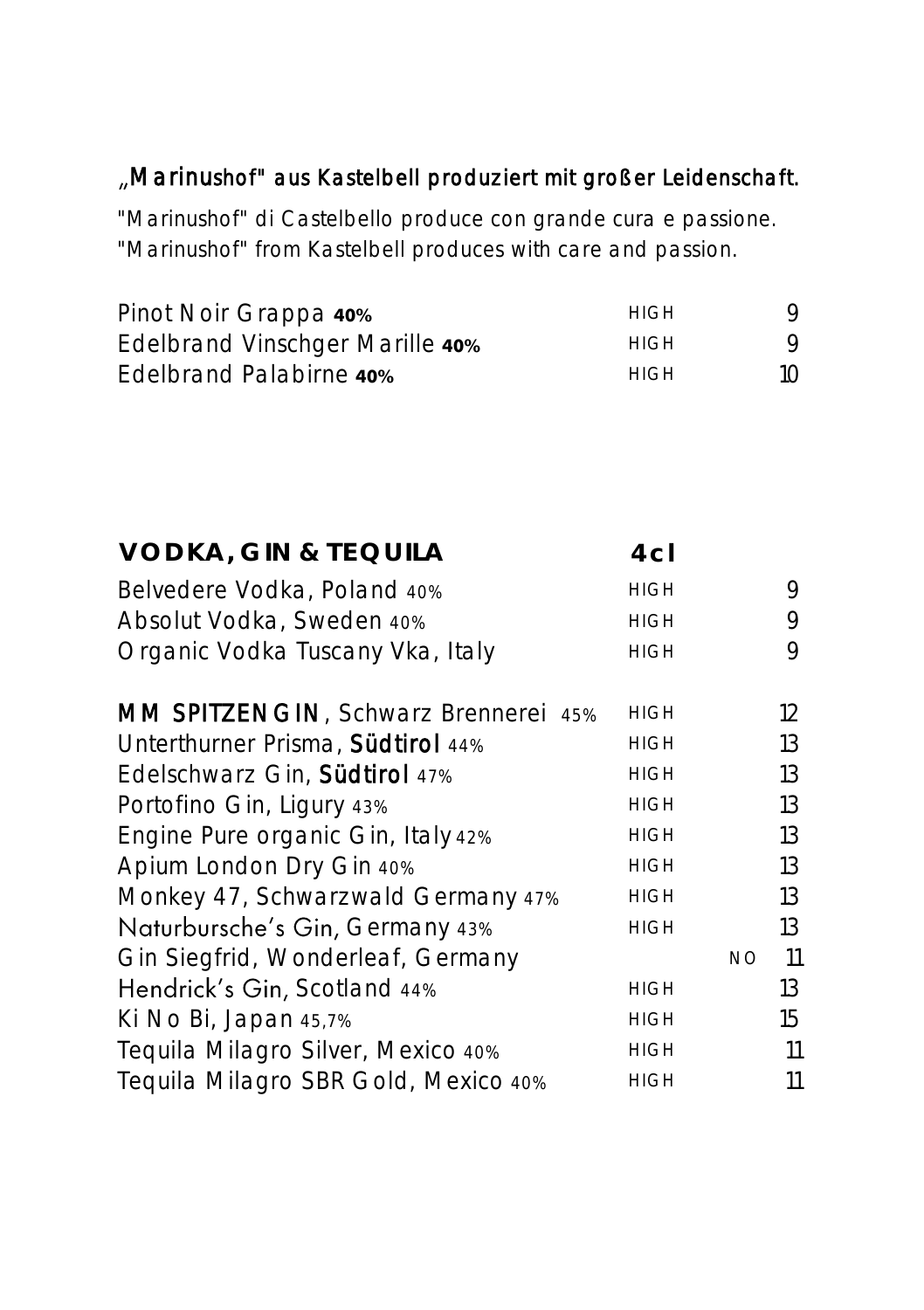| COGNAC, BRANDY, ARMAGNAC               | 2c1         |     |
|----------------------------------------|-------------|-----|
|                                        |             |     |
| Courvoisier Fine Champagne V.S.O.P 40% | <b>HIGH</b> | 12. |
| Cognac, Frankreich                     |             |     |
| Hennessy XO, Cognac, Frankreich 40%    | <b>HIGH</b> | 25  |
| Rémy Martin Fine Champagne V.S.O.P 40% | <b>HIGH</b> | 12  |
| Armagnac Marquis de Montesquiou 40%    | <b>HIGH</b> | 16  |
|                                        |             |     |

| <b>RUM</b>                               | 2c1         |    |
|------------------------------------------|-------------|----|
| U3, Unterthurner, Südtirol 42%           | <b>HIGH</b> | 9  |
| Veritas Rum Jamaica 47%                  | <b>HIGH</b> | 9  |
| Flor de Cana 5y, Central America 37,5%   | <b>HIGH</b> | 9  |
| Hampden Estate, Jamaican Rum 46%         | <b>HIGH</b> | 18 |
| Rum Gran Res Superior Kirk & Sweeney 40% | <b>HIGH</b> | 24 |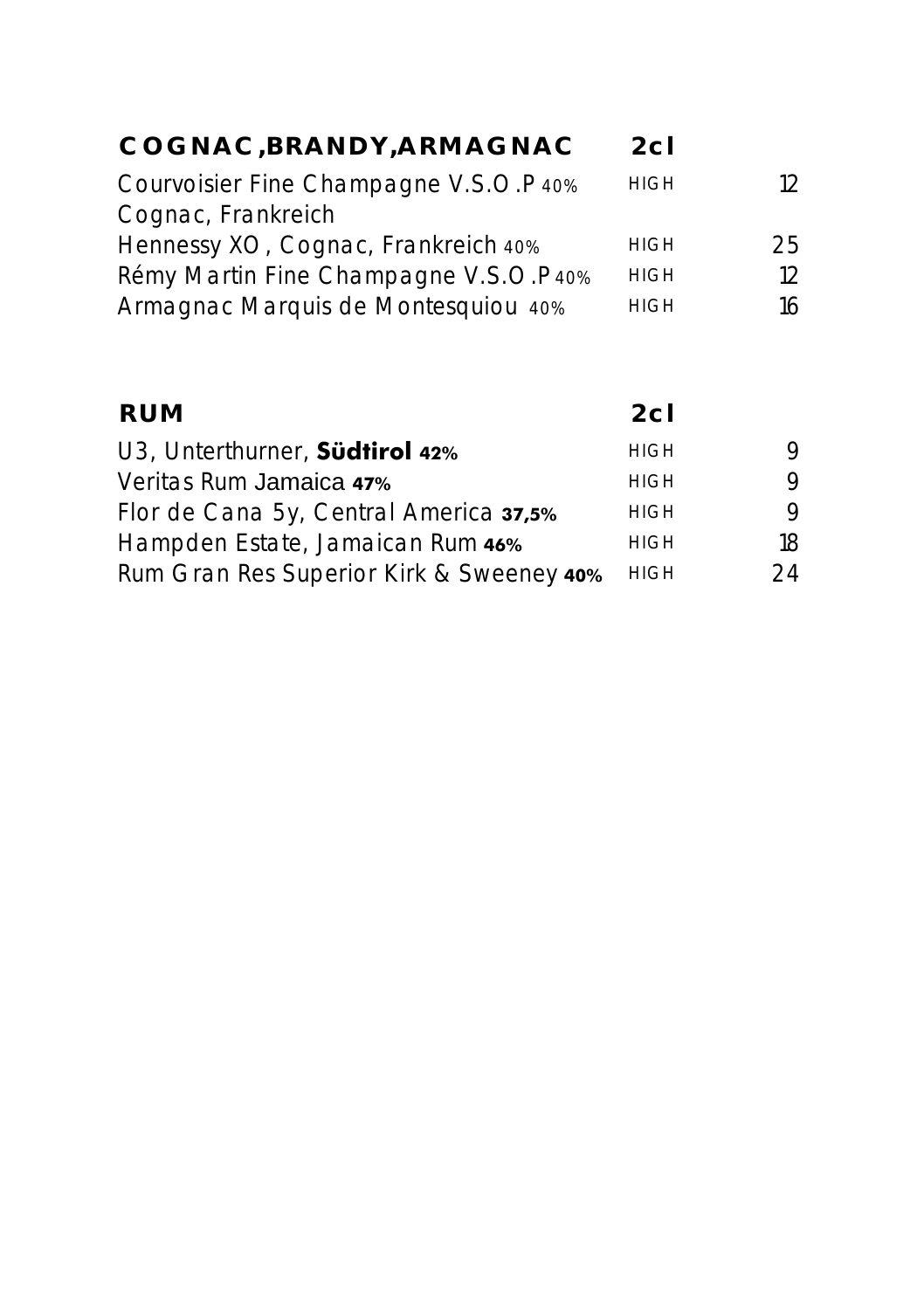| WHISK(E)Y                                                                                                            | 4c <sub>l</sub>                           |                |
|----------------------------------------------------------------------------------------------------------------------|-------------------------------------------|----------------|
| Südtirol/Alto Adige/South Tyrol<br>Puni Whisky Alba 3y 43%                                                           | <b>HIGH</b>                               | 11             |
| Scotch Whisky<br>Ardbeg Single Malt Scotch 10y 47,5%<br>Chivas Regal 12y Blended Scotch 40%<br>Highland Park 18y 43% | <b>HIGH</b><br><b>HIGH</b><br><b>HIGH</b> | 11<br>11<br>25 |
| Irish Whiskey<br>Tullamore Dew, Tripple Distilled 40%                                                                | <b>HIGH</b>                               | 11             |
| American Whiskey<br>Bourbon Whiskey Benchmark N°8 40%<br>Eagle Rare, Kentucky Straight Bourbon 45%                   | <b>HIGH</b><br><b>HIGH</b>                | 11<br>11       |
| Japan Whisky<br>Nikka from the Barrel Blend 51,4%                                                                    | <b>HIGH</b>                               | 14             |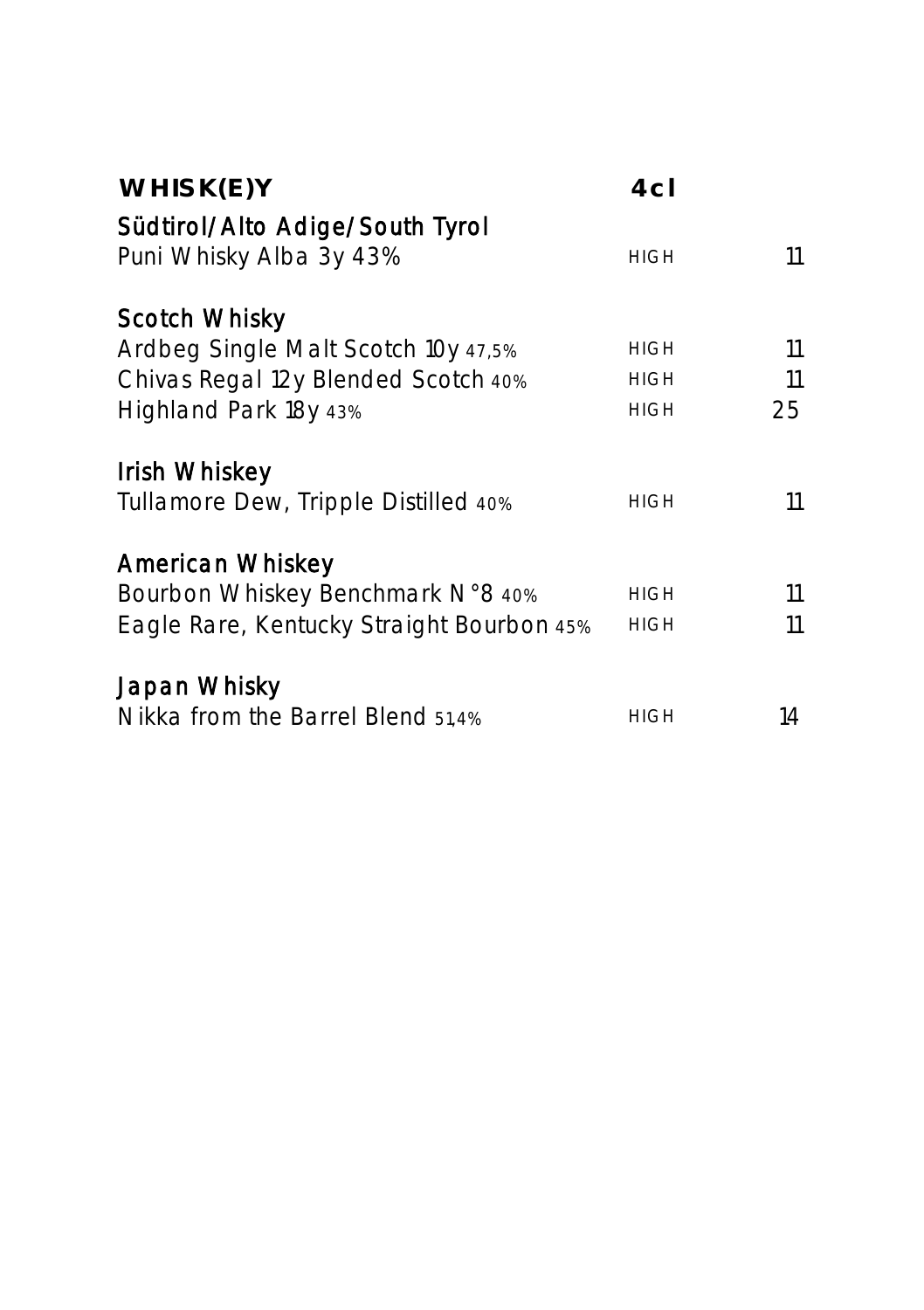# **BAR FOOD**

MM Toast -Dinkelbrot, Sarntaler Kochschinken, 14 Pustertaler Käse, violette Kartoffeln, Salsa rosa MM Toast -Pane al farro, prosciutto cotto Val Sarentino, formaggio Val Pusteria, patate viola, salsa rosa MM Toast -Spelt bread, Val Sarentino ham, Val Pusteria cheese, purple potatoes, salsa rosa Büffelmozzarella, Rauke, getrocknete Tomaten V 16 und Carasau Brot Mozzarella di bufala, rucola, pomodoro secco e pane carasau I Buffalo mozzarella, rocket, dried tomatoes and Carasau bread Rohschinken D'Osvaldo, Birnen und Balsamico-Essig 16 Prosciutto crudo D'Osvaldo, pere e aceto balsamico Raw ham D'Osvaldo, pears and balsamic vinegar Speck+Käse Teller aus Südtirol 18 Speck+formaggi dell'Alto Adige Speck+cheese from South Tyrol Caesar Salad MM- Römersalat, Hühnchenbrust, 16 Speck,Brotcroutons,Parmesan, Senfmayonnaise Lattuga romana, petto di pollo, speck croccante, crostini di pane,

Roman lettuce, chicken breast, crispy bacon, bread croutons,

parmigiano, maionese alla senape

parmesan cheese, mayonnaise with mustard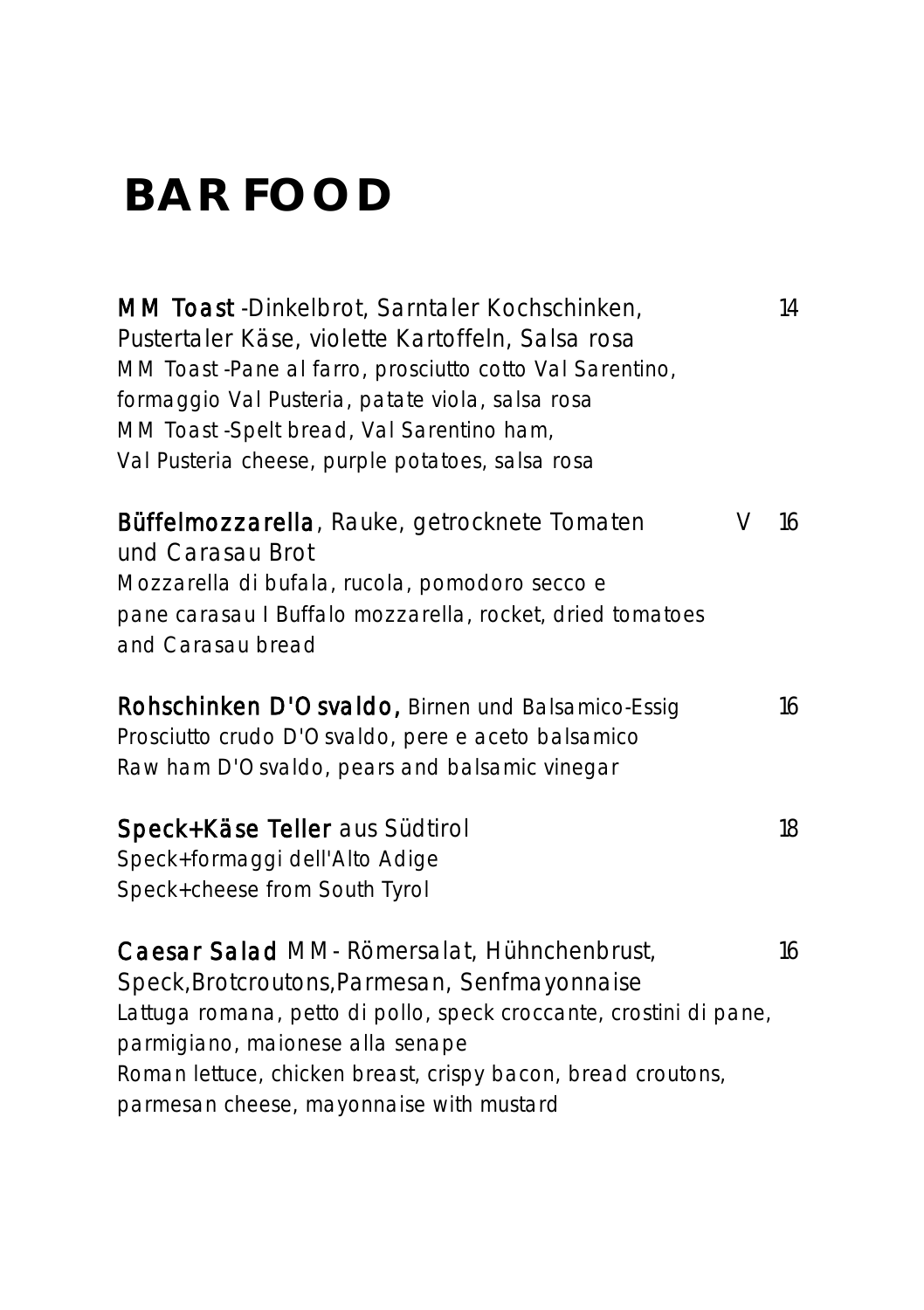| Spaghetto Monograno "Felicetti", Tomate,<br><b>Basilikum</b><br>Spaghetto Monograno "Felicetti", pomodoro, basilico<br>Spaghetto Monograno "Felicetti", tomato, basil                                                                                                                | V | 16 |
|--------------------------------------------------------------------------------------------------------------------------------------------------------------------------------------------------------------------------------------------------------------------------------------|---|----|
| Cheese Burger- vom "Geislergruppe-Rindfleisch",<br>Bauchspeck, Tomaten, Essiggurken und Pommes Frittes<br>Cheeseburger di "manzo delle Odle", pancetta, pomodoro,<br>cetriolini, patatine fritte<br>Cheeseburger of "Odle-beef", crispy bacon, tomatoes,<br>pickles and French fries |   | 24 |
| MIRAMONTI Pizza by Calva*<br>frische Tomaten, Büffelmozzarella und Basilikum<br>pomodoro fresco, mozzarella di bufala e basilicO<br>fresh tomatoes, buffalo mozzarella and basil                                                                                                     | V | 18 |
| Kuchen aus unsere Patisserie vom Buffet                                                                                                                                                                                                                                              |   | 8  |

 $14 - 17$  Uhr homemade cakes 2 - 5pm, torte fatte in casa ore 14-17

\*Pizzeria Calva wird von der Schwester von Klaus in Laatsch, im Vinschgau geführt I Pizzeria Calva is running by Klaus' sister in Laatsch, in the Vinschgau Valley I La pizzeria Calva è la Pizzeria dalla sorella di Klaus a Laudes, in Val Venosta [www.calva.it](http://www.calva.it/)

V= Vegetarisch/Vegetariano/Vegi